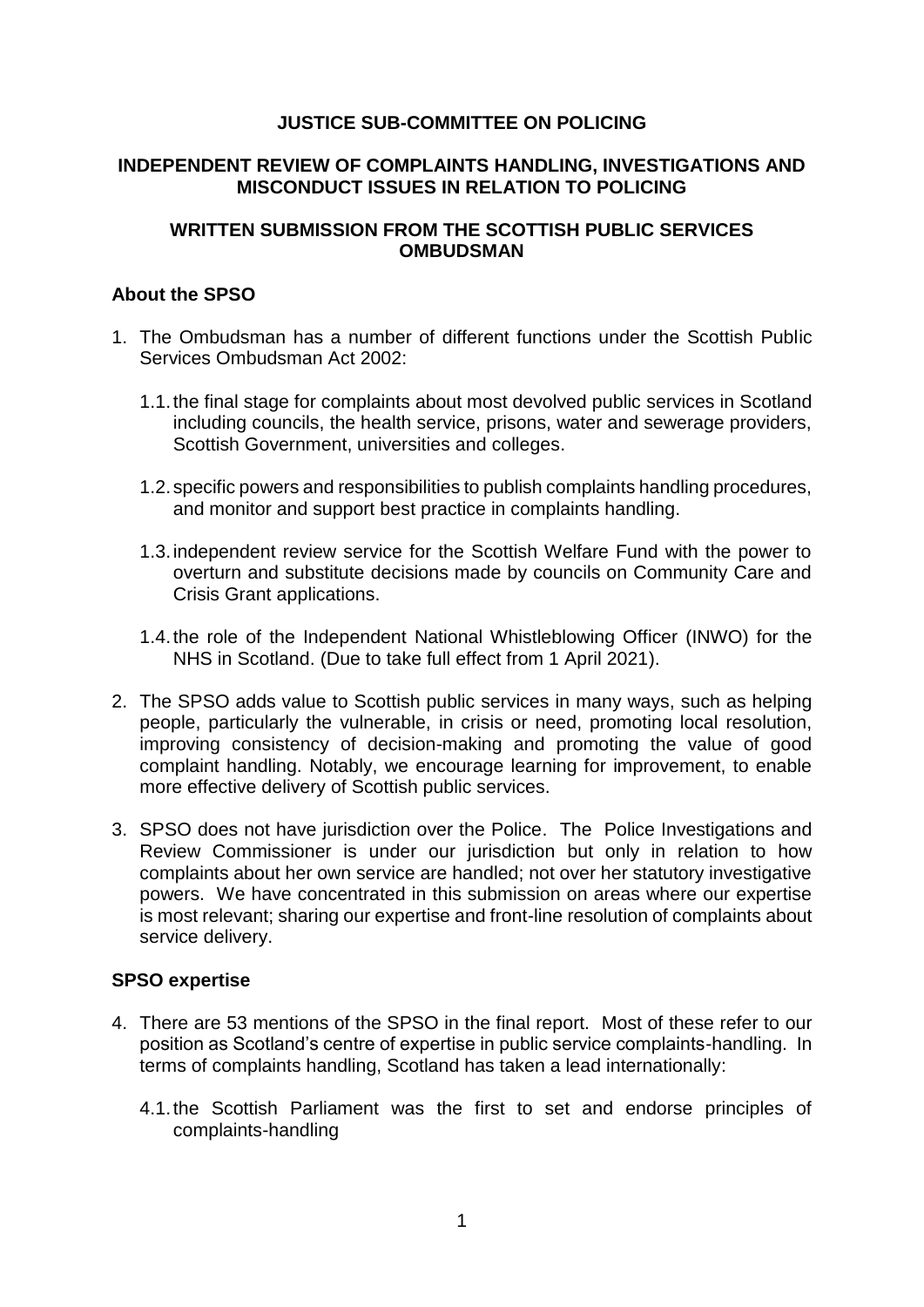- 4.2.SPSO have been setting complaints standards, monitoring, supporting and sharing good practice in relation to those principles and standards for 10 years.
- 5. There are a number of recommendations in the report that agencies seek out our expertise and support. We are very happy to share knowledge and expertise, and provide assistance but should stress that we have limited resources to support the standards work for all the organisations under our jurisdiction. PIRC remains the centre for specific expertise in police complaints where our knowledge and understanding of the context is limited.
- 6. We have already had early discussions with PIRC about how SPSO can work with them to support improvements in police complaints-handling. We plan to meet with PIRC colleagues during February to further consider these matters.

#### **Front-line and early resolution**

- *7.* Our relevant experience lies in service complaints and we do not intend to comment on matters relating to significant misconduct or grievance. Service complaints are often seen as less significant and it is a welcome aspect of the report that they are accepted as part of a continuum of issues that may be raised about policing. They are significant because they involve interaction between large numbers of police officers and members of the public and, as such, play a significant part in, either enhancing or undermining trust in the system on both sides.
- 8. In this context, we consider there could be an opportunity to assess the legislative power that PIRC has in relation to complaints handling by the police against the statutory powers we hold and confirm whether the powers PIRC hold are sufficient. In our consideration of the report and analysis of submissions already made to the committee, we have identified that there is potentially some tension between the front-line resolution approach and a centralised complaint-handling function. There are known benefits of a front-line resolution approach, which empowers all front-line staff to accept and resolve complaints. However, given the concerns that complaints have not always been handled with an appropriate level of impartiality we recognise that, in the short and even medium term, the recommendation that all complaints are investigated by a specific department with appropriate expertise is sensible as this would enable a degree of separation. We would, however, caution against introducing an overly-bureaucrat system which lessens or undermines the responsibility of front-line staff for responding to complaints made at the point where service is being delivered.
- 9. Whatever system is developed, front-line staff will likely be the point of receipt for many complaints and there will be a need to ensure they are trained and supported to deliver a timely, empathetic and resolution-focused response to straight-forward service-delivery complaints. Situations where front-line staff conclude complaints are simply passed on for others to handle, could potentially hinder the shift in culture that is required to support the more significant changes that are proposed. Complaints, ideally, should be seen as the responsibility for all and not for a minority of staff alone. We would also propose that procedures are clear about when and how members of the public and / or their families should be involved. It